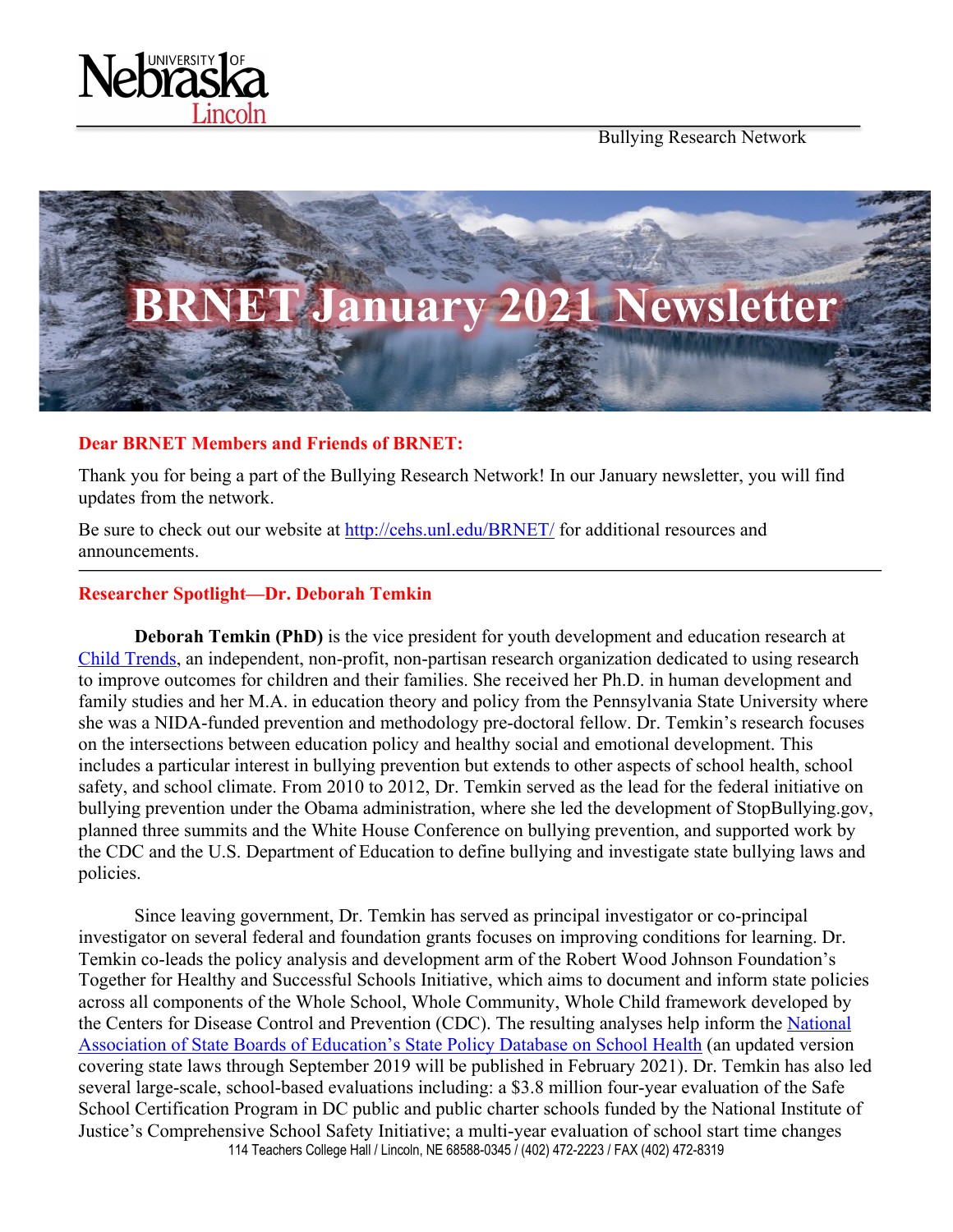funded by the Robert Wood Johnson Foundation; and a retrospective evaluation of the DC Healthy Schools Act under contract with the DC Office of the State Superintendent of Education. With funding from the Arcus Foundation, Dr. Temkin also led a study to develop and validate measures of sexual orientation and gender identity for use with middle and high school students. She also serves as a senior advisor to Child Trends' work on the U.S. Department of Education's National Center for Safe Supportive Learning Environments, the Title IV Part-A Technical Assistance Center, and the National Technical Assistance Center for the Education of Neglected or Delinquent Children and Youth, as well as CDC's Leadership Exchange for Adolescent Health Promotion. Since 2013, Dr. Temkin has also supported the DC Office of Human Rights on their implementation of DC's bullying policy, the Youth Bullying Prevention Act of 2012, which recently culminated in the development of a new healthy relationships curriculum designed to help middle school students build healthy relationships and prevent bullying (see more at: https://www.childtrends.org/publications/building-healthy-relationships-among-dcyouth-a-universal-bullying-prevention-program).

Dr. Temkin has largely focused on applied science for policymakers and practitioners. This includes publishing a number of blogs related to bullying and bullying prevention, including for the *Huffington Post.* She has also provided expertise to media and, recently, to the Senate Homeland Security and Government Affairs Committee on school safety. Her recent peer-reviewed, academic publications reflect the wide variety of projects she is engaged in, including a validation paper for the U.S. Department of Education's School Climate Survey (EDSCLS; Ryberg et al., 2020), a scoping review on school-based trauma-informed practices (Stratford et al., 2020), and a review and commentary on state policy related to schools and trauma (Temkin et al., 2020).

#### **Selected Recent Publications**

- **Temkin, D.,** Harper, K., Stratford, B., Sacks, V., Rodriguez, Y., & Bartlett, J. D. (2020). Moving policy toward a whole school, whole community, whole child approach to support children who have experienced trauma. *Journal of School Health*, *90*(12), 940-947.
- Ryberg, R., Her, S., **Temkin, D.,** Madill, R., Kelley, C., Thompson, J., & Gabriel, A. (2020). Measuring School Climate: Validating the Education Department School Climate Survey in a Sample of Urban Middle and High School Students. *AERA Open*, *6*(3), 2332858420948024.
- Stratford, B., Cook, E., Hanneke, R., Katz, E., Seok, D., Steed, H., ... & **Temkin, D.** (2020). A Scoping Review of School-Based Efforts to Support Students Who Have Experienced Trauma. *School Mental Health*, 1-36.
- **Temkin, D.,** Stuart-Cassel, V., Lao, K., Nunez, B., Kelley, S., & Kelley, C. (2020). The evolution of state school safety laws since the Columbine school shooting (Report). Bethesda, MD: Child Trends.
- **Temkin, D.** (2019). Supporting students involved in bullying behaviors: Moving beyond a disciplinary framework. In: D. Osher, M. J. Mayer, R. Jagers, K. Kendziora, & L. Wood (Eds.). Keeping students safe and helping them thrive: A collaborative handbook on school safety, mental health, and wellness (Vol. 2) (pp. 277-294). Santa Barbara, CA: Praeger.
- **Temkin, D.** (2017). Rethinking bullying to promote academic achievement. In K. Fink, J. Cohen and S. Slade (Eds.), Integrating Prosocial Learning with Educational Standards. New York: Routledge.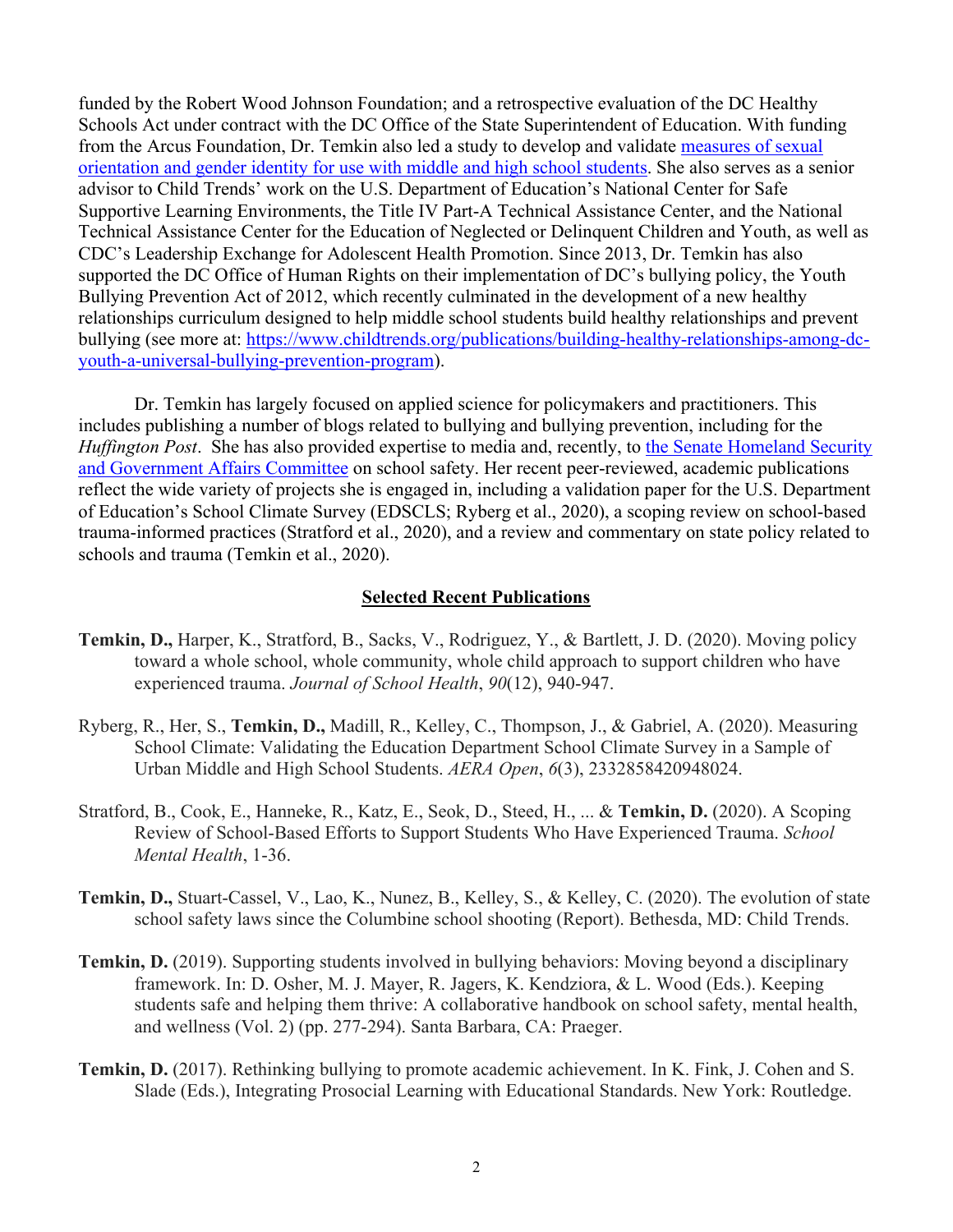## **BRNET New Members!**

BRNET has a current total of 246 members from 25 countries! Welcome to the BRNET, **Dr. McClure**!

#### **New Friends of BRNET!**

BRNET has a current total of 88 Friends from 6 countries!' Welcome **Chloé Tolmatcheff**!

Please send recommendations for potential BRNET members (i.e., faculty, researchers, and clinicians who are conducting research on bullying or related topics) to Drs. Shelley Hymel, Susan Swearer, or to bullyresearchnet@gmail.com.

*If you have recently joined BRNET and have not yet provided your information, please send the following to bullyresearchnet@gmail.com.*

- 1) contact information that can be posted on the website;
- 2) a brief biography of you and your work;
- 3) a list of current/ongoing projects in this area;
- 4) an annotated bibliography of your work in this area (i.e., full reference plus a few sentences about the work), and;
- 5) relevant web-based links you would like to share.

#### **Friends of BRNET**

Friends of BRNET is a group of graduate students, administrators, parents, and individuals who are interested in learning more about the Bullying Research Network. Friends of BRNET receive our monthly e-newsletter. If you are interested in becoming a Friend of BRNET or want to refer someone to Friends of BRNET, please email Alia Noetzel, the BRNET Coordinator, at **bullyresearchnet** $@g$ <u>mail.com</u> with the following information: name, title, address, and email address.

#### **BRNET Member Grant/Funding Announcements**

Receipt of funding facilitates the BRNET mission to conduct interdisciplinary research related to bullying and aggression, with particular attention being paid to the link between basic and applied research. Thus, the BRNET directors are excited to offer members a new opportunity to share grants (and other sources of funding) they have received for their research projects.

Funding varies across countries and is not limited to federal grants. If you are interested in sharing your grants or funding with other BRNET members, please send an abstract of the research funding along with the funding source to bully research net  $\omega$  gmail.com and we will post the information on our website.

## **BRNET MEMBER ANNOUNCEMENTS**

### **(1) Virtual Colloquium: The Role of Teachers in Reducing Bullying in Schools**

The Alberti Center is offering a colloquium on **Thursday, February 18th** from 11:30 am-12:45pm EST and will feature Drs. Sheri Bauman and Jina Yoon presenting on the Role of Teachers in Reducing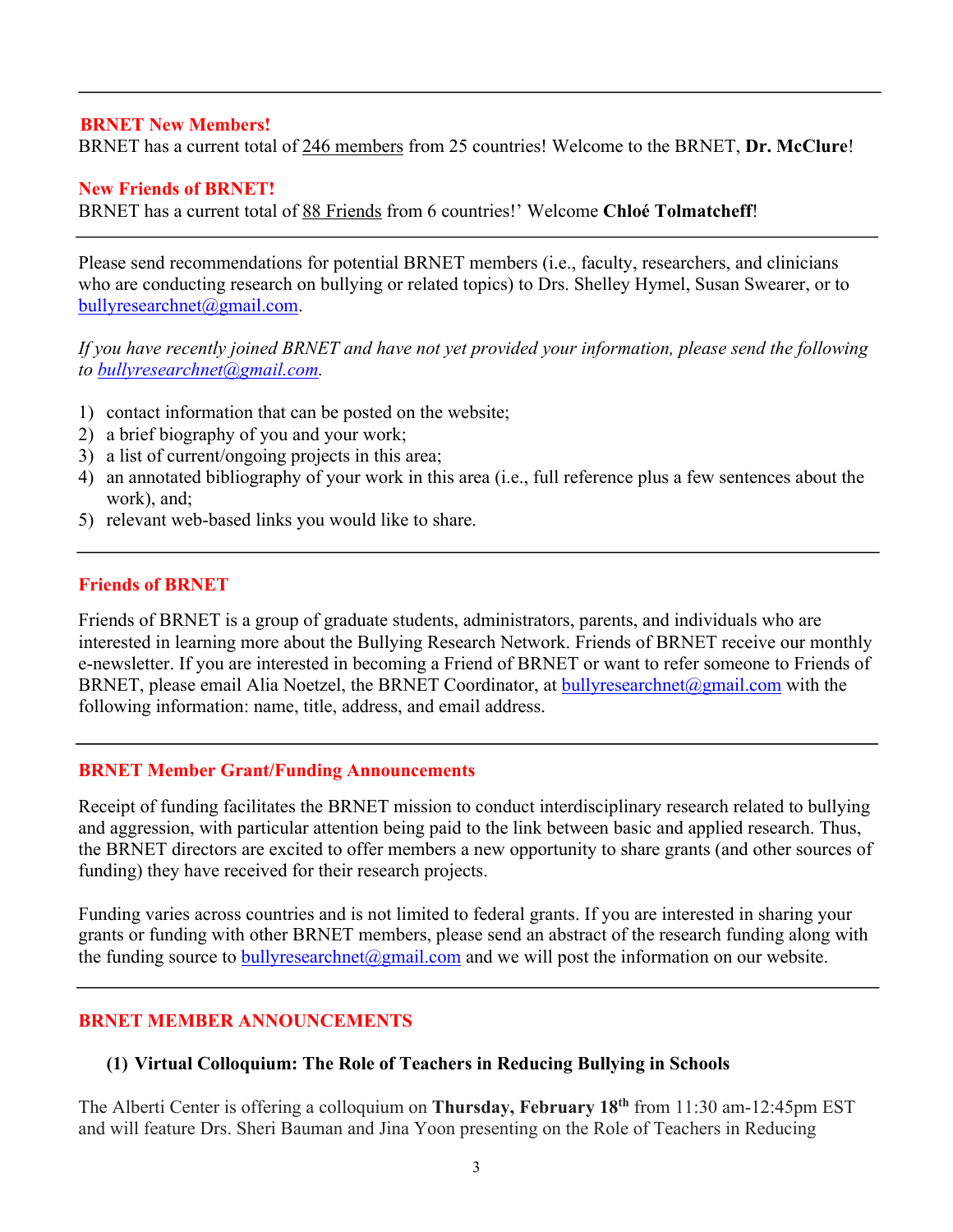Bullying in Schools. This presentation will address teacher influences on students' peer victimization (both perpetration and victimization) and defending behaviors, based on existing literature. The presenters propose that overall teaching practices and relationships with students contribute to individual students' social behaviors and to the classroom ecology, and that positive teaching practices are the mechanism that influences peer victimization and defending behaviors. Presenters will discuss implications for teacher training and professional development.

Please see attached PDF for further information.

# **(2) Journal of Prevention and Health Promotion—Call for Proposals for a Special Issue on Bullying Prevention**

Bullying is the most prevalent form of violence in American schools. The editorial leadership team (editor and associate editors) of The Journal of Prevention and Health Promotion (JPHP), along with co-guest editors Andy Horne and Pamela Orpinas, invite proposals for articles related to preventing bullying and promoting a healthy school environment. The proposals can focus on the theoretical, research, practice, advocacy, and/or education and training aspects of bullying prevention.

Please submit a brief proposal of approximately 500 words to Dr. Andy

Horne at **ahorne@uga.edu**. Indicate in the subject line "Bullying Proposal-YourLastName." The guest coeditors, Drs. Andy Horne and Pamela Orpinas, and the editorial leadership team will review them and invite the selected authors to submit the full study. The studies will then go through the usual JPHP peerreview process. The accepted papers will be published as a part of the Special Issue.

## Possible Topics:

- Psychological effects of creating a safe and welcoming educational environment
- Research addressing the problem of bullying and aggression in schools
- Theoretical papers that identify and characterize bullying and environments that facilitate bullying
- Theoretical papers that identify and characterize environments that promote resilience and positive relationships
- Model programs that show how school professionals can prevent and reduce bullying
- Studies addressing best practices in evaluating a bullying program's effectiveness
- Practical strategies for helping children who are targets of bullying
- Practical strategies for promoting a safe and welcoming school environment
- Practical strategies for promoting resiliency and positive coping strategies
- Challenges and innovations in bullying prevention
- Promoting collaboration and managing bullying utilizing online classes during the pandemic
- Challenges associated with bullying prevention during the pandemic

Timeline:

January 15, 2021: Proposals are due (submit to ahorne@uga.edu)

February 15, 2021: Decisions on the proposals are disseminated

July 31, 2021: Manuscripts are due

November 2021: Special Issue is published (This date is aspirational and will depend on the review process.)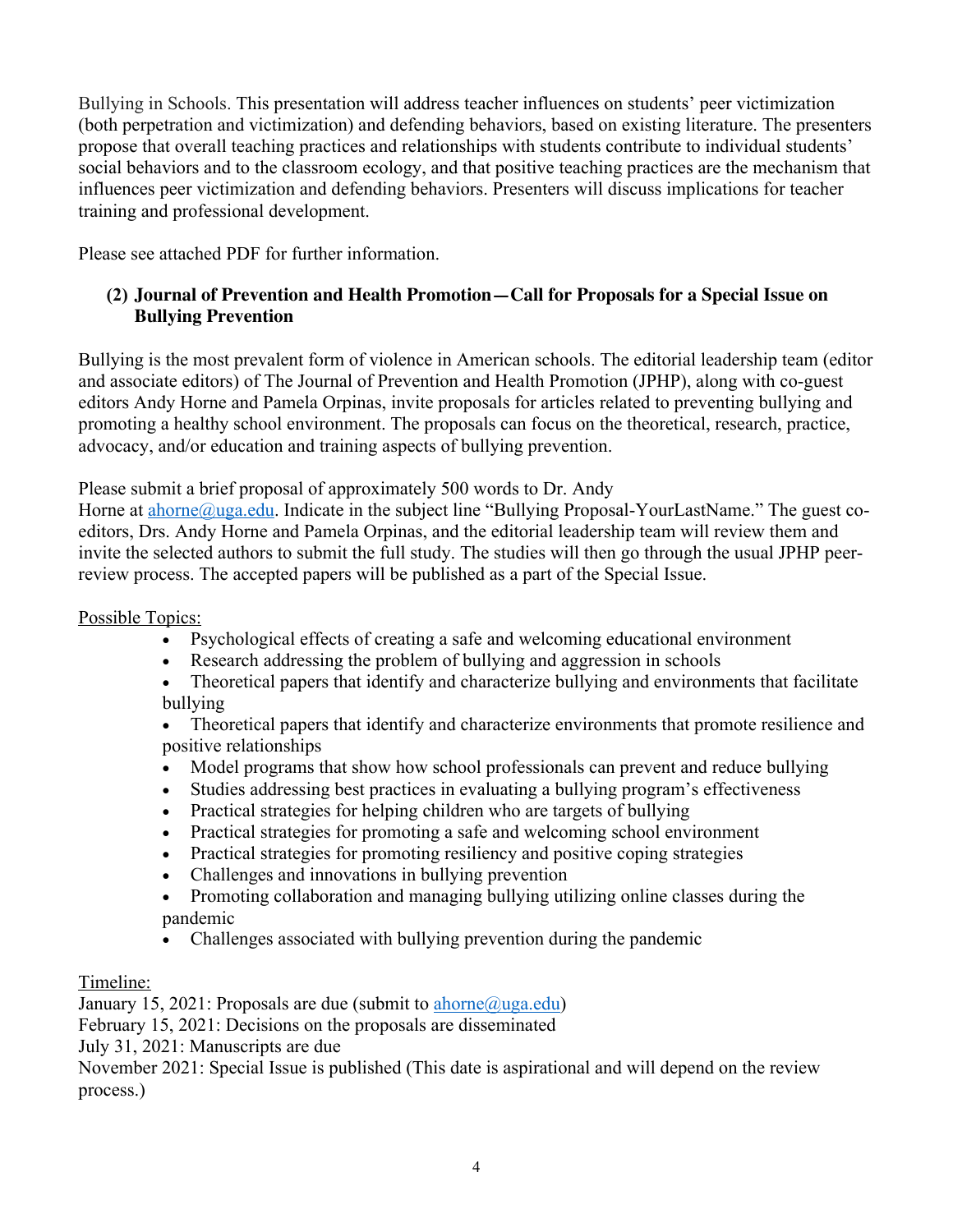For any questions regarding this Special Issue, please contact Sally M. Hage, Editor of *JPHP*, at  $iphp@springfield college.edu$ . Please see attached PDF for further information.

# **(3) Recommendations by the Scientific Committee on preventing and addressing school bullying and cyberbullying**

UNESCO and the French Ministry of Education, Youth and Sports organized an International Conference on School Bullying on 5 November 2020. The conference built on commitments made at the July 2019 meeting of education ministers of the G7, under the French Presidency, and marks the celebration of the first-ever International Day Against Violence and Bullying at School including Cyberbullying.

The online conference seeks to build global momentum to end bullying in schools by raising awareness among all stakeholders, sharing promising practices, and mobilizing governments, experts and the entire education community. Prior to the event, experts from different regions of the world working on the prevention of school bullying were asked to prepare recommendations for the conference. The process was led by a Scientific Committee comprised of French experts advising the French Ministry of Education, Youth and Sports for the design of its national anti-bullying program, as well as international experts. Two consultations were organized to inform the process: one amongst the French committee of experts and a virtual consultation amongst about fifty renowned international experts (academics, representatives of governments, NGOs, and UN agencies) to collect their opinions on what works to prevent and address bullying and cyberbullying, including scientific evidence.

The attached document presents a summary of a first set of recommendations made by the Scientific Committee on three key issues:

- How should the definition of school bullying be revisited to develop more comprehensive and targeted initiatives to tackle bullying in all its forms? What aspects should be considered for a more inclusive definition?
- How effective national responses to bullying should look like, based on existing evidence? What are the key components and characteristics of a comprehensive approach to bullying and cyberbullying?
- What additional or specific strategies and actions should be taken into consideration when planning and implementing responses to cyberbullying?

# **(4) Author Exchange—BRNET Member Publications**

Dr. Viejo recently published a paper in *Psicothema*. Please see attached PDF and citation below. Additionally, you may contact Dr. Viejo at  $\overline{c}$  viejo $\overline{a}$  uco.es for additional information.

Viejo, C., Leva, B., Paredes, J., & Ortega-Ruiz, R. (2020). Bullying and psychological dating violence: the relation between two aggressive peer-behaviours. *Psicothema*, *32*(4), 533-540. https://doi.org/10.7334/psicothema2019.223

Dr. Schacter recently published a paper in *Pediatrics*. Please see attached PDF and citation below. Additionally, you may contact Dr. Schacter at hannah.schacter@wayne.edu for additional information.